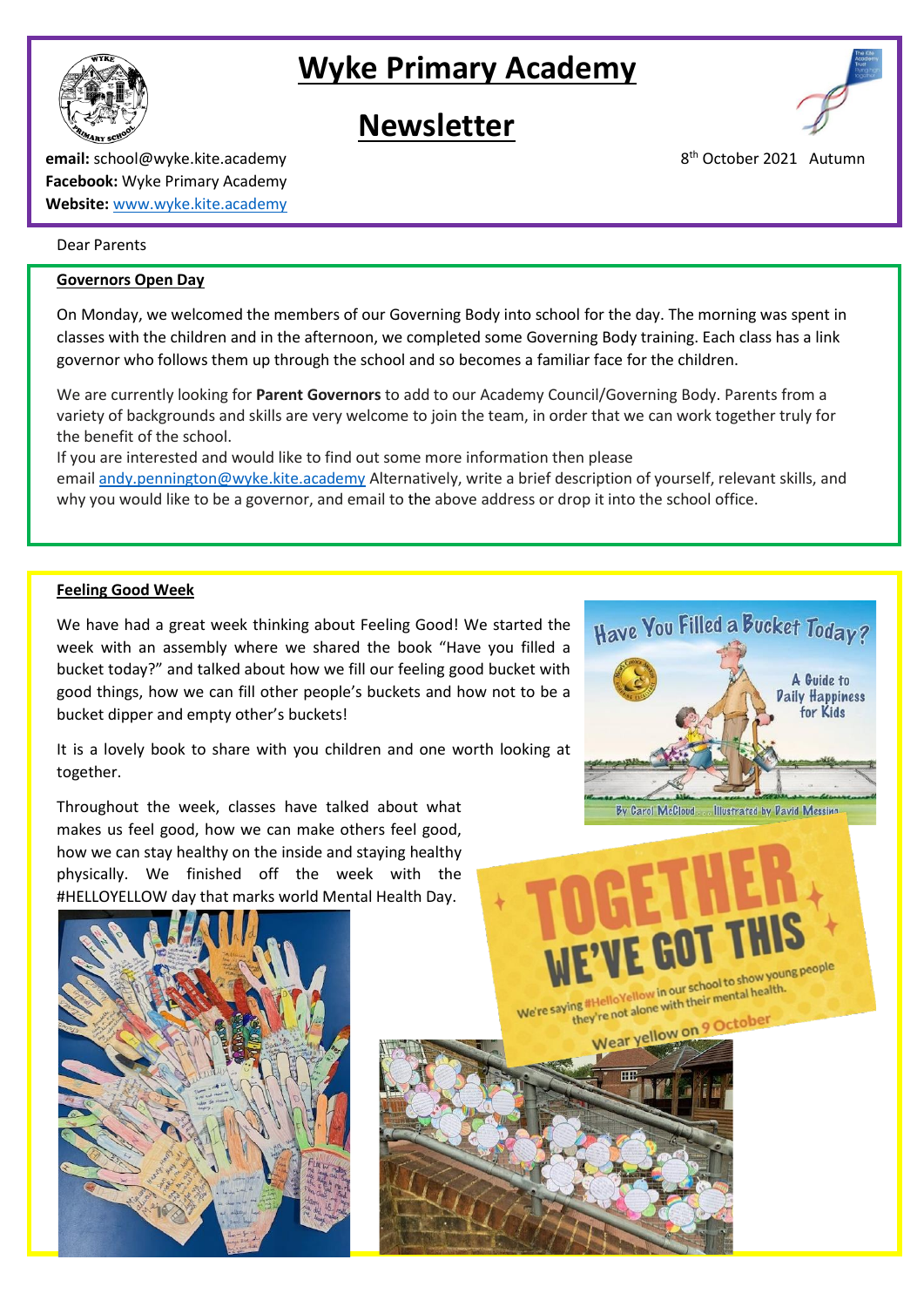

even jumped in puddles to make us feel good! We have had a lot of thoughtful discussion about feelings and emotions.



# **Christmas Fair**

Friends of Wyke have started to plan our **Christmas Fair**! The Fair is obviously Covid dependant, and going ahead will very much depend on the local situation and how things are in school, however, we are very hopeful that it will go ahead this year with a few minor adjustments on previous years organisation. We will be starting to collect donations for the fair in the up coming weeks and have 3 dates where the children can wear **mufti for a donation**.

They are:

Thursday 21<sup>st</sup> October –sweets donation Friday 19th November – toys donation Friday 26th November – bottles donation



**Helping Heart**